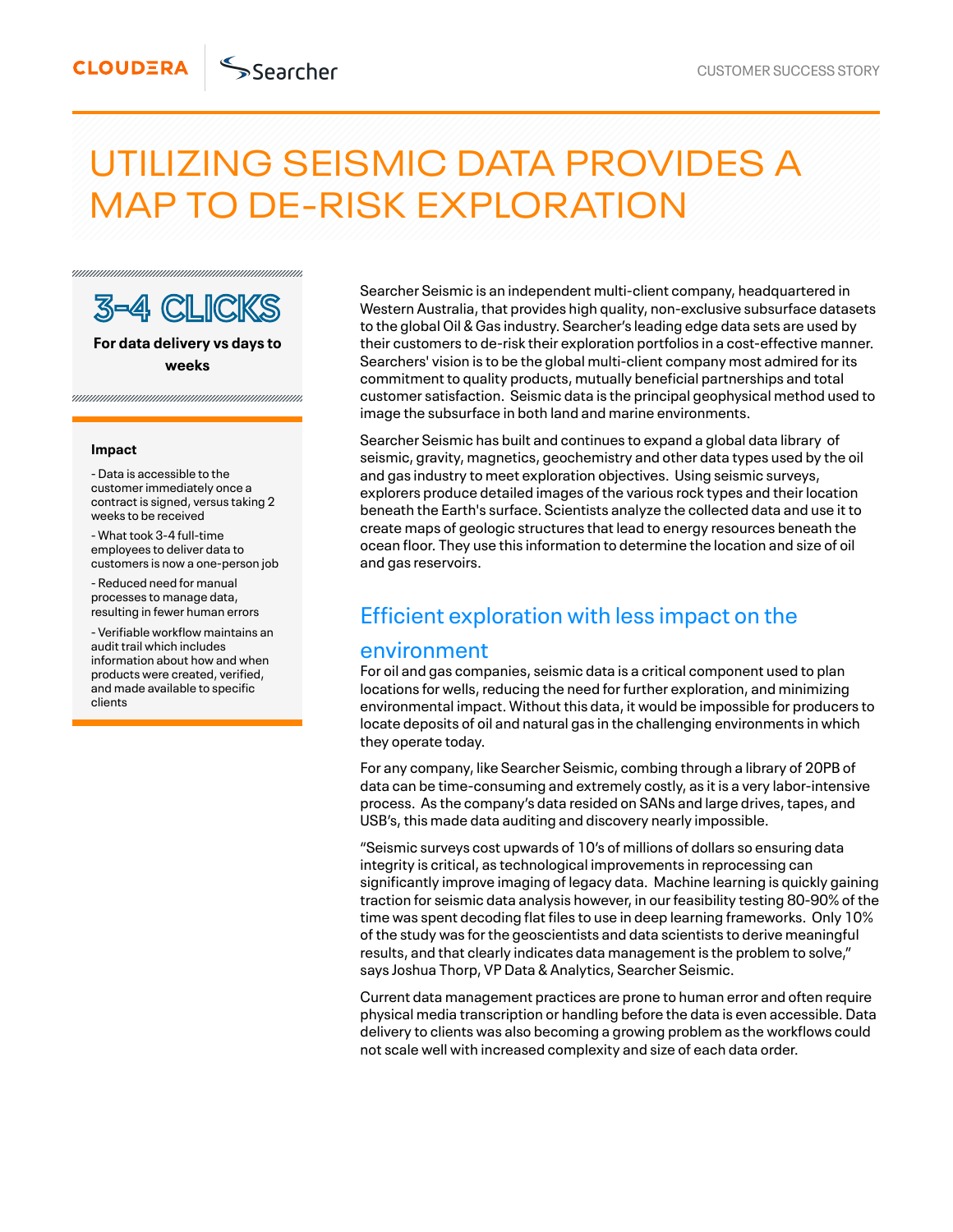"Utilizing Cloudera's platform, we are able to deliver within 3-4 clicks of a mouse versus days to weeks. Once our clients receive their access credentials, we have built in security and governance allowing geo- scientists to use it immediately. Therefore, what took 3-4 full time employees, is now a oneperson job."

Joshua Thorp, VP Data & Analytics, Searcher Seismic

## Providing data on-demand

Searcher Seismic turned to Cloudera's technology stack and Professional Services team to achieve their goals. This has enabled the company to build a new product offering, Saismic™. This cloud-based service provides global seismic data on-demand with native support for deep learning and advanced analytics.

Saismic<sup>™</sup> offers the oil and gas industry an innovative and smarter way to interact with data on the premise that it should be adaptive, flexible and compatible with today's big-data tools. Exploration, coupled with the power of machine and deep learning techniques such as object detection and image segmentation, allows images to be easily classified and used in identifying hydrocarbon indicators.

## Transforming big data with machine learning and artificial intelligence

This global library of data has been deconstructed from the rigid flat file format traditionally associated with seismic, and transformed into a distributed, scalable, big data store. This allows for rapid access, complex queries and efficient use of compute -fundamental criteria for enabling big data technologies such as deep learning.

As machine learning becomes more widely adopted in the oil and gas industry, the need for organized data with known provenance and usage rights has never been greater. The majority of currently available seismic data is fraught with challenges, ranging from legacy file formats and inconsistent metadata to dynamic range problems.

Saismic™ solves these problems by collecting, standardizing and storing seismic data on a modern big data infrastructure. With support for cloud, on premises and hybrid deployment models, Saismic™ can be streamed anywhere, anytime, and to any system.

Cloudera offers Searcher Seismic data management, an enterprise data cloud platform with self-service access to governed data and open tools for end-toend analytics and machine learning workflows. In addition, Searcher is also using Apache Spark and Apache Hbase so instances can be deployed anywhere, including a cloud and hybrid cloud environment. The company implemented a hybrid cloud approach with a high speed fibre link to a cluster in the data center, which has direct links to Microsoft Azure and Amazon Web Services - Google Cloud Platform is forthcoming.

### Enabling large datasets to be accessed anywhere

Saismic<sup>™</sup> allows data access, seamlessly and efficiently across the entire organization. Employees can view all data which is available immediately via a web portal, with access based upon verified login credentials. For clients, data delivery was a two-step process that started once a contract was signed. Key data was shipped within 24 hours, with the remainder following in 2 weeks. Now, from the moment the contract is signed, the data can be pushed to the client's cloud vendor of choice, allowing instant access to data.